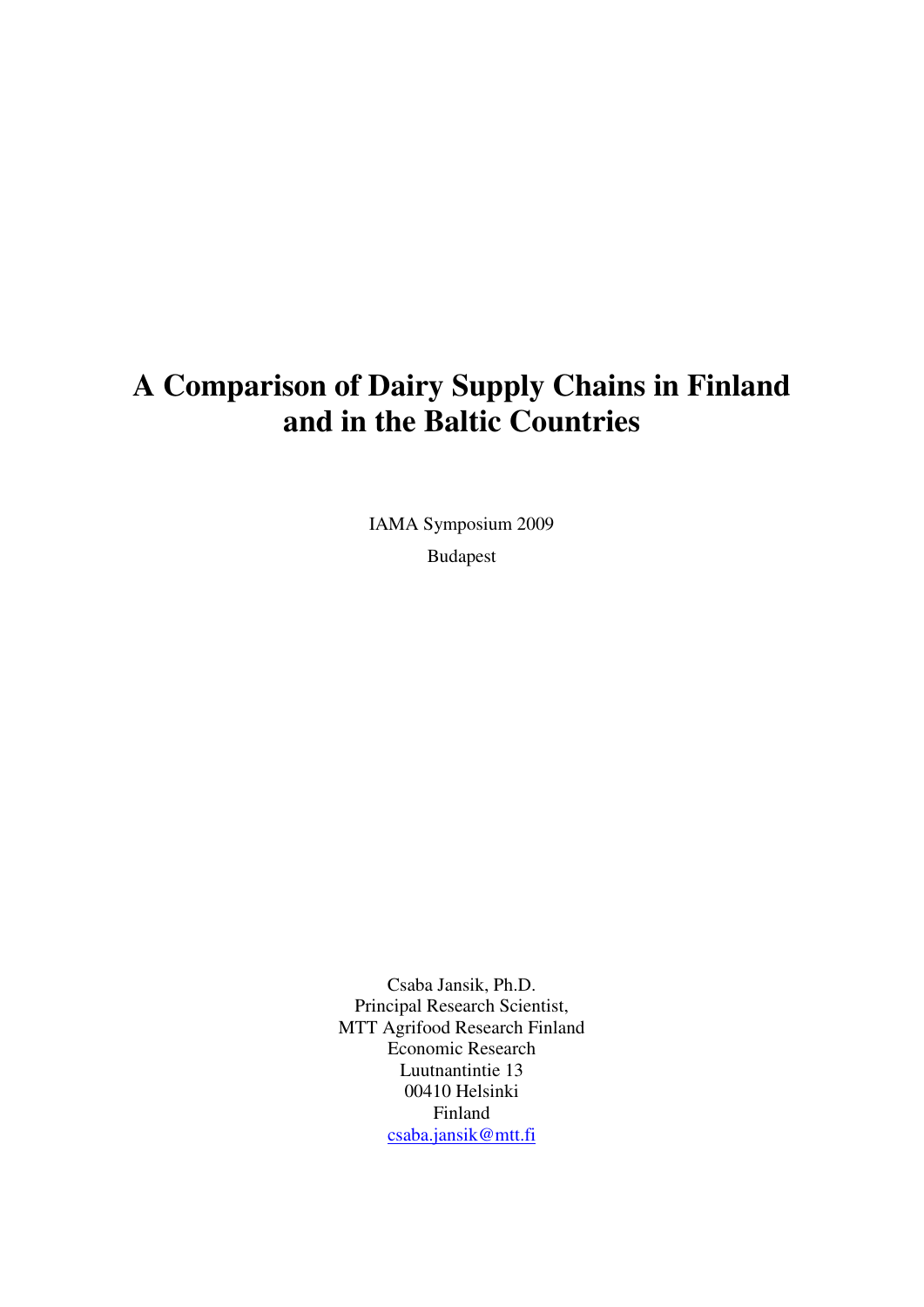**Abstract.** Finland and the Baltic states comprise a group of countries with favourable conditions for dairying in Northern Europe. Despite their proximity, the four countries have significant differences in their dairy supply chains. This paper reviews the structural differences at various levels of the supply chain including milk production, procurement and processing. Export performance is one of the indicators to measure international competitiveness of a particular sector. Dairy exports have traditionally been strong in all four countries. In this comparative review Balassa indices are used to verify the competitiveness of the Finnish and Baltic dairy sectors for the period of 1998-2005.

**Key words:** Finland, Estonia, Latvia, Lithuania, dairy chain, RCA indices

# **Introduction**

The dairy industry has been globalising fast for the past ten years. Globalisation has been arising through the increasing foreign trade of dairy goods and capital, a process well-perceived also in Northern Europe.

Accession to the EU in 2004 has accelerated the development in the Baltic dairy sectors. Hygienic conditions, raw material quality, and processing technologies have improved rapidly. The dairy supply chains have strengthened in the Baltic countries so that they produce well over the domestic need. They have managed to orientate the excess production to the EU common markets and to third countries' markets.

The objective of this analysis is to compare their performance on the field of milk production, processing and foreign trade to that of a neighbouring old EU member state, Finland.

Productivity has increased in both the Finnish and the Baltic dairy sectors and they are all strongly export oriented. Yet, the four countries differ from each other in a number of structural indicators. The set of indicators used in order to enlighten the differences and similarities include milk productivity, milk production, milk farm structure development as well as revenues and profitability, and the structure of the dairy industry.

The dairy supply chain has traditionally been the most significant field in the agri-food sectors of both Finland and the Baltic countries. Although in Finland meat industry has recently overtaken the dairy industry in terms of sales revenues, milk is still the largest single commodity in agricultural production. In the Baltic countries, the entire dairy supply chain has clearly been the flagship of agri-food sector for the past 20 years.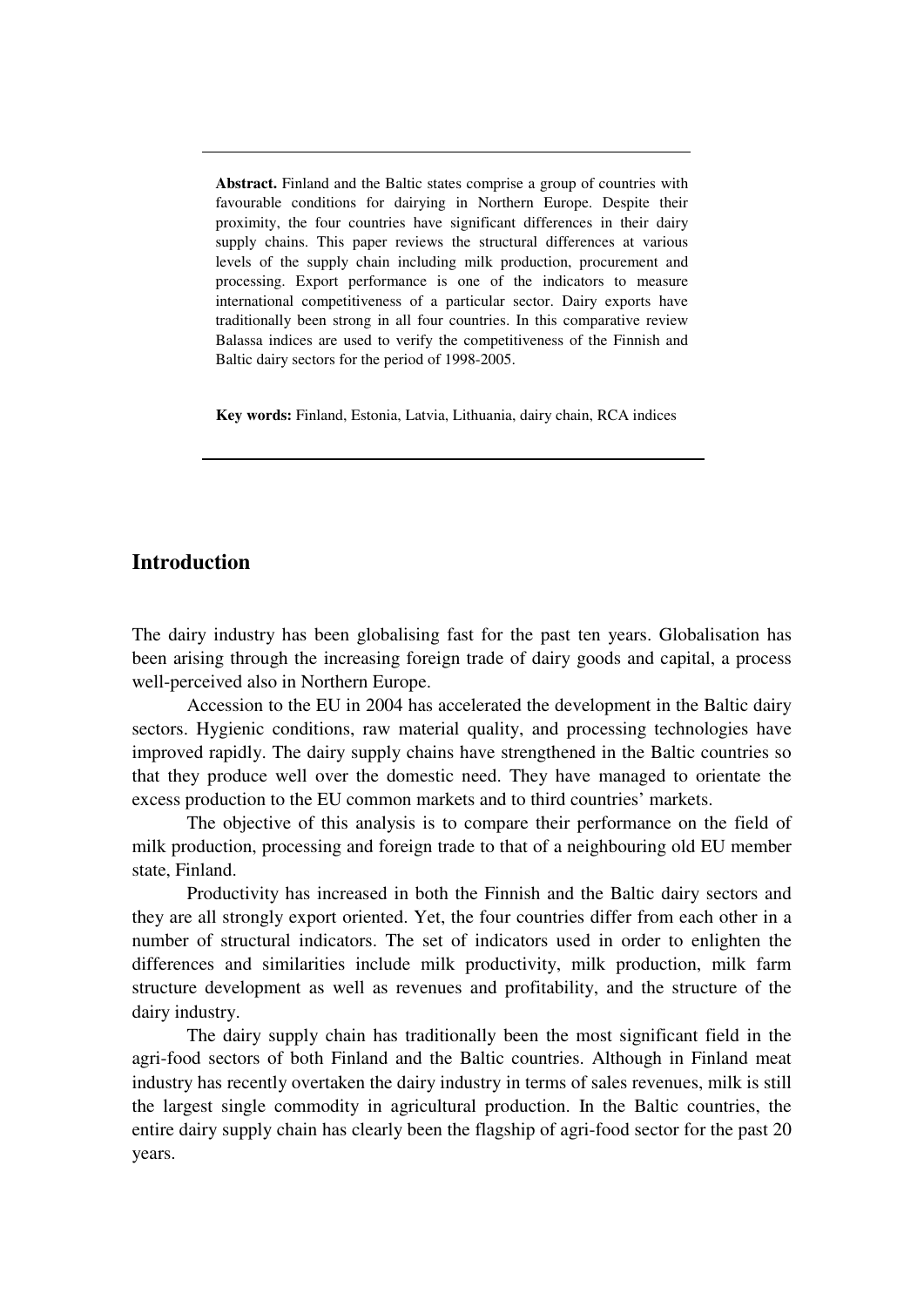# **Comparative Review of the Structure of Dairy Supply Chains**

### *Milk production*

Tendencies in the dairy farm structure differed notably among the four countries in the 1990s, although it equally turned to concentration in the recent years.

At present, milk production in the four countries can be classified into three typical groups as far as dairy farm structure is concerned:

- (1) dominance of large-scale farms (Estonia),
- (2) dominance of mid-scale farms (Finland),
- (3) dominance of small-scale farms (Latvia and Lithuania).

The dairy farm structure in Finland is dominated by mid-scale farms, 80 % of the dairy cows were situated in farms with 10-49 cows in 2007. At the same time, over two-thirds of the cows in Estonia were located in large-scale farms with over 100 cows, whereas in Latvia and Lithuania farms with under 10 cows still make up the largest group accounting for 45 % and 57 % of dairy cows (Table 1).

The current composition in the dairy farm structure can be explained by the nature and direction of recent developments in each country. In Finland, a gradual shift occurred from the dominance of small-scale farms to a more mid-scale farm dominated structure, a process, which took several decades.

| Number of dairy cows (1000) | 2001    |         |        |           |  |  |  |
|-----------------------------|---------|---------|--------|-----------|--|--|--|
| Farm size                   | Finland | Estonia | Latvia | Lithuania |  |  |  |
| under 10 cows               | 28.1    | 31.0    | 201.4  | 360.4     |  |  |  |
| $10-49$ cows                | 300.8   | 16.8    | 78.8   | 17.3      |  |  |  |
| 50-99 cows                  | 14.3    | 7.4     | 14.6   | 3.8       |  |  |  |
| over 100 cows*              | 4.5     | 72.7    | 70.5   | 34.8      |  |  |  |
| Total                       | 347.8   | 128.0   | 365.3  | 416.3     |  |  |  |
|                             |         |         |        |           |  |  |  |
| Number of dairy cows (1000) | 2007    |         |        |           |  |  |  |
| Farm size                   | Finland | Estonia | Latvia | Lithuania |  |  |  |
| under 10 cows               | 15.0    | 9.7     | 82.1   | 226.4     |  |  |  |
| $10-49$ cows                | 235.8   | 13.4    | 47.7   | 94.7      |  |  |  |
| 50-99 cows                  | 30.8    | 8.7     | 17.2   | 22.7      |  |  |  |
| over 100 cows*              | 14.4    | 76.2    | 35.3   | 54.6      |  |  |  |
| Total                       | 296.1   | 107.9   | 182.3  | 398.4     |  |  |  |

#### **Table 1. Changes in the dairy farm structure in Finland and in the Baltic countries**

*Sources: Information Centre of the Ministry of Agriculture and Forestry in Finland (Tike), Statistics Estonia, Central Statistical Bureau of Latvia and Statistics Lithuania. \*Note: Farms with over 75 cows for Finland.*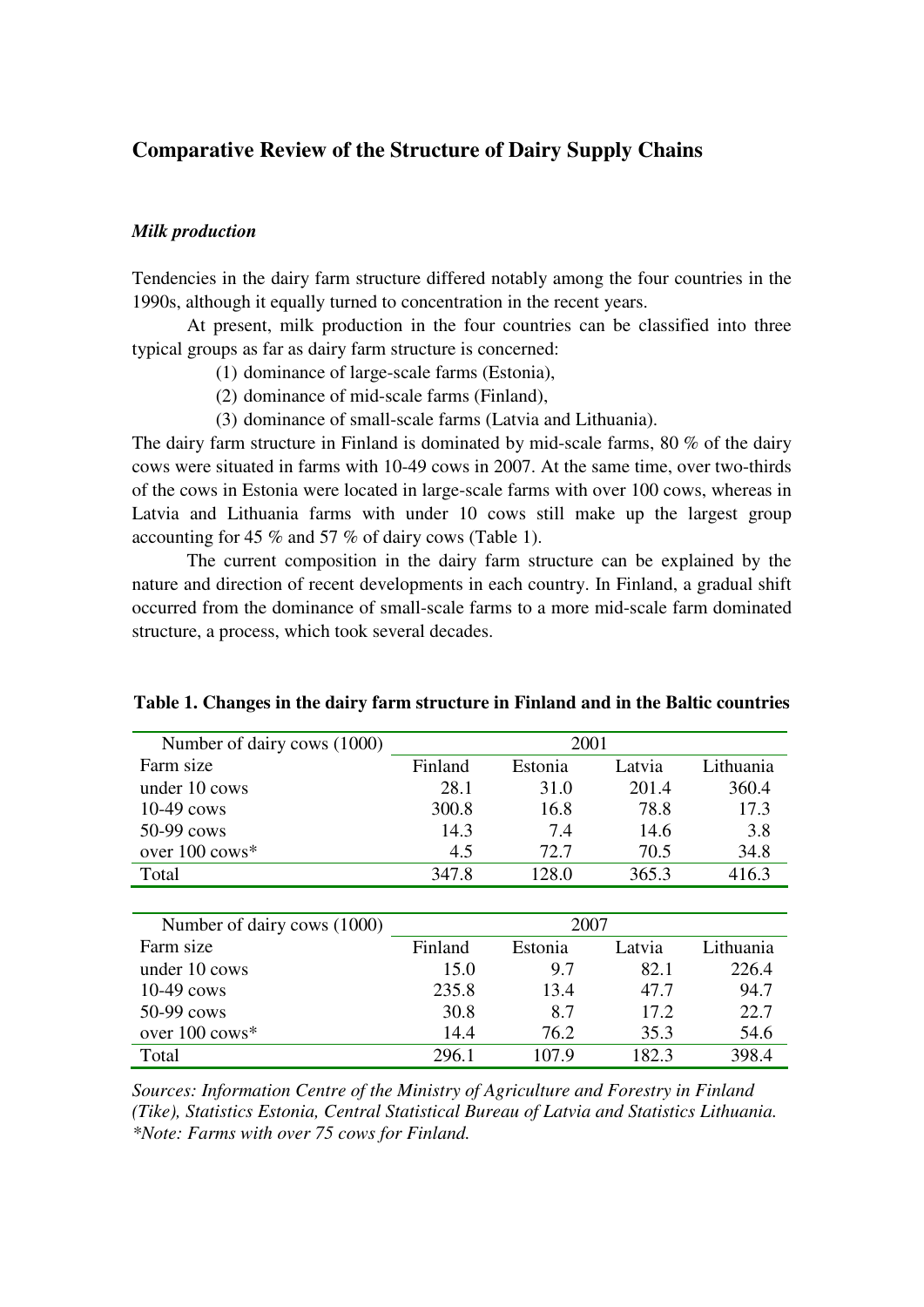The Baltic countries inherited a large-scale farm structure from the previous regime, at the turn of 1980s and 1990s over two-thirds of the milk originated from large state- or cooperative farms. In Estonia, the majority of large farms were directly transferred into private ownership, and only some of the farms were divided into smaller pieces. In Latvia and Lithuania the land restitution reforms put a priority on the emergence and enforcement of small-scale family farms, which lead to fragmented farm structure. The majority of dairy farms had 1-2 cows. Less than 50 % of these home supply farms delivered some milk to dairy processing companies.

Milk farms have concentrated into larger units both in Finland and in the Baltic countries over the recent years. The growth of farms has been fast primarily in Latvia and Lithuania, where the farm structure used to be rather fragmented. As late as in 1999 farms with over 10 cows accounted for only 13 % of the dairy cows in Lithuania and 27 % in Latvia. By 2007, the share of these large and middle-scale farms in the total number of cows rose to 43 % in Lithuania and 55 % in Latvia. Expanding and strengthening mid- and large-scale farms take over the market shares of thousands of quitting 1-2 cow farms every year.

The amount of milk production dropped in all Baltic countries to 50-60 % from the end of the 1980s to the beginning of 1990s. The decrease was attributed to the reforms, uncertainty, the deep structural crisis in agriculture, and the sudden detachment from the Soviet Union's vast internal markets. The problems experienced in milk production created sales difficulties for actors throughout the entire dairy supply chain both in the domestic and export markets. The new private farms suffered from shortage of capital and even more so from the cost-price squeeze effect. The average quality of raw milk declined and quality also varied notably across the farms.



**Figure 1. Average milk productivity in Finland and in the Baltic countries.** 

*Sources: Information Centre of the Ministry of Agriculture and Forestry in Finland (Tike), Statistics Finland, Statistics Estonia, Central Statistical Bureau of Latvia and Statistics Lithuania.*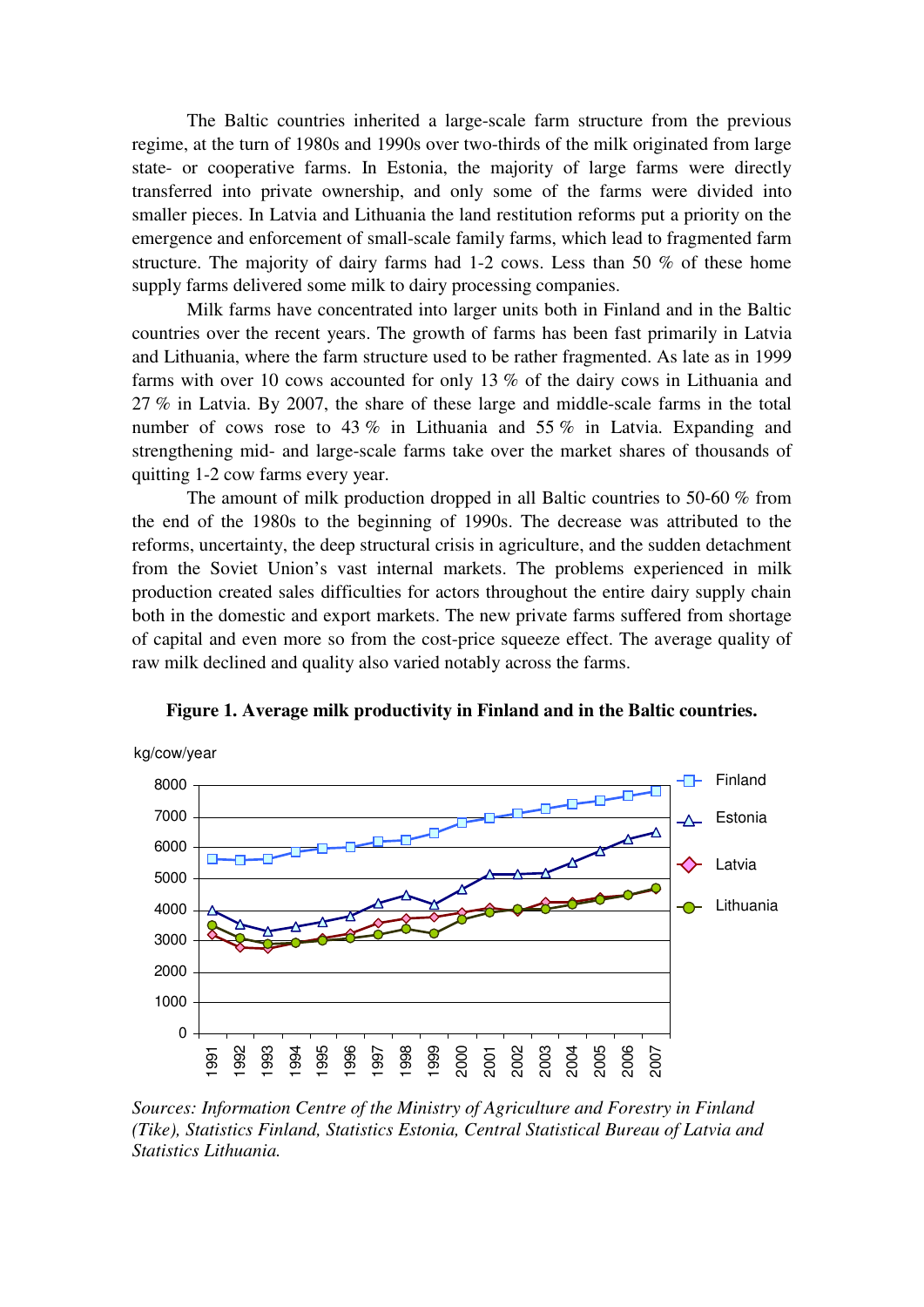The technology applied in the milk farms, however, has been modernised over the last ten years and quality improved substantially. Thousands of milk farms have invested into modern milking and cooling equipment with the support of EU or national subsidies or dairy manufacturing companies. Well over 90 % of the milk delivered for processing was high quality – first or elite grade – by the accession to the EU in 2004.

Average milk productivity per cow also declined alarmingly during the first years of reforms and agricultural crisis. However, productivity turned to growth in the mid-1990s and continued to rise due to the upgraded milk production technology, improved market situation, and increase in the average farm size and total amount of milk.

Average milk productivity was about 4700 kg/cow in Latvia and Lithuania, nearly 6500 kg/cow in Estonia and 7800 kg/cow in Finland in 2007. The increase is predicted to continue in the future, however a gap between the countries is expected to prevail at least for the next few years.

#### *Milk procurement*

The share of milk delivered to processing companies varies considerably among the four countries. In Finland it has exceeded 95 % the beginning of 1990s, unlike in the Baltic countries; where it dropped to 55-70 % in Estonia, 35-45 % in Latvia and 55-65 % in Lithuania by the middle of the 1990s. The amount of milk purchased by dairy processing companies decreased in all Baltic countries after the crisis in the Russian market in 1998, but turned again to growth in the beginning of the 2000s.

The decline of other milk use – farm use, feed use and sales on the local markets – has been strongly connected to the recent tendencies in the farm structure: the elimination of the smallest home-supply farms and the concurrent growth of middleand large-scale farms. Out of the three Baltic countries, the Estonian structure of milk use is closest to the Western-European composition, which is explained by the high weight of large-scale farms and the milk collection system.

The amounts of deliveries to processing companies have increased throughout the Baltic milk sector steadily since 2002, which is attributed to the improved market prospects both on domestic and foreign markets:

- (1) On the domestic markets, the GDP in the Baltic countries increased rapidly in the 2000s, favourably affecting food consumption. Rising incomes also induced increasing demand of dairy products.
- (2) The Baltic diary companies have already had access to the EU markets as early as in the beginning of the 2000s, but their rapid modernisation and the 2004 accession to the common markets opened even more export opportunities.
- (3) The demand in the markets of third countries has also increased over the recent years.
- (4) The significance of direct sales channels declined with the evolvement and spread of modern wholesale and retail chains.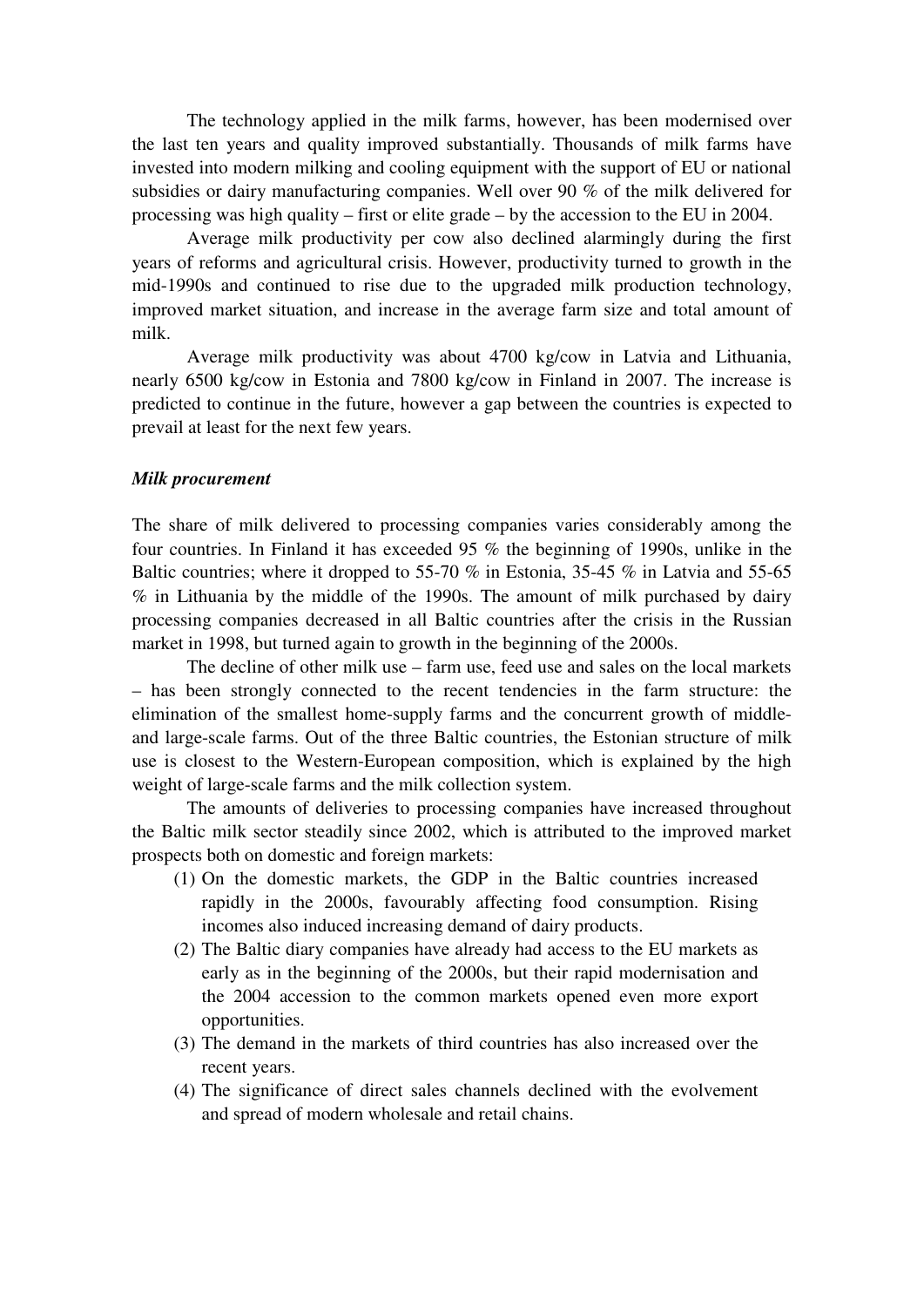## **Figure 2. The structure of milk use in Finland and the Baltic countries in 1993-2008.**



*Sources: Information Centre of the Ministry of Agriculture and Forestry in Finland (Tike), Statistics Finland, Statistics Estonia, Central Statistical Bureau of Latvia and Statistics Lithuania.* 

Deliveries to processing companies have increased fast during the first years of EU membership particularly in Latvia and Lithuania. By 2007 the proportion of milk delivered to processing amounted to over 87 % in Estonia and 76 % and 72% respectively in Latvia and Lithuania.

Milk price levels in the candidate countries used to differ both from each other and the prices of EU-15. Hence, the eastern enlargement of EU induced substantial changes in the raw milk markets in Europe; an instant trade of raw milk emerged across the borders. Several hundred thousands tons of milk has been sold in Central-Europe both amongst the new member states and from the NMS to EU-15 such as to Italy and Germany. The trade of raw milk has brought about the convergence of price levels within the entire EU and the earlier price gaps have shrunken in the recent years.

The same tendencies can be perceived in the Baltic countries. Sound markets and improving prospects for the dairy sector generated higher demand for dairy products. The processing companies entered into a fierce competition for raw milk and procured milk even from the neighbouring countries. In 2006 Latvian companies purchased 55 thousand tons of milk from Estonia and similarly, Lithuanian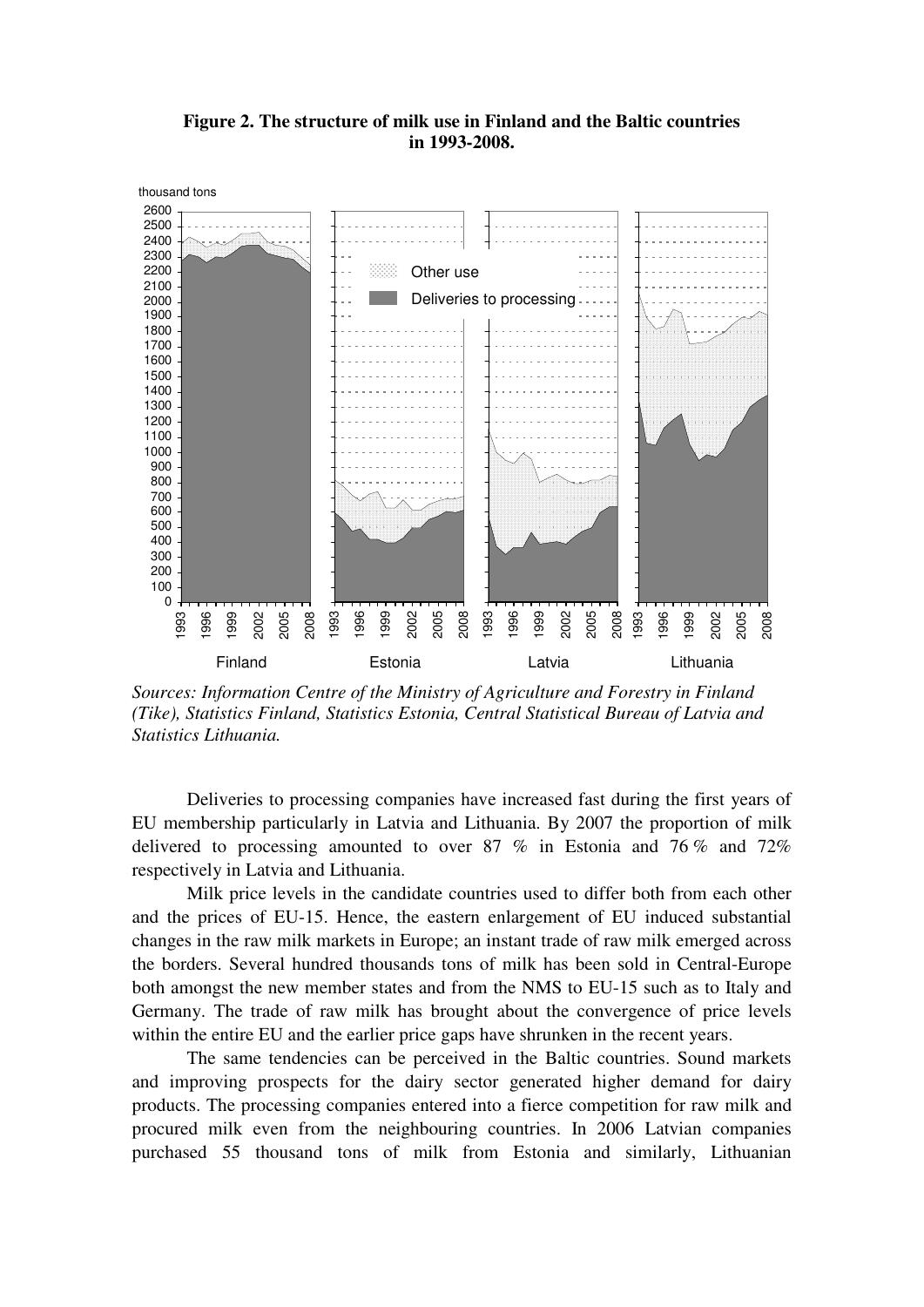manufacturers bought 130 thousand tons from Latvia. The raw milk trade has narrowed the price gaps and made prices converge to each other and to the average EU price.

The cross-border trade of raw milk did not concern Finland despite its expensive milk producer prices. There are several reasons for this: (1) Finnish milk production has so far met the domestic market demand, (2) the vast majority of Finnish milk processing capacity is operated by cooperative based processors, which buy raw material from their owner-members, and (3) transportation over the sea imposes a natural barrier to largescale imports of unprocessed bulk milk.

Due to the different milk farm structures in the four countries, the dairy processing companies have ended up establishing largely differing milk procurement mechanisms and logistic systems. The amount of milk produced by large- and middlescale farms in Estonia and Finland facilitates the direct transportation of milk from farms to the processing plants. Direct transportation can not be possible to the same extent in Latvia and Lithuania, where several thousands of small farms are scattered in the countryside. Dairy companies, therefore, have established milk collection points to villages and municipal centres. Small farms take their milk to these collection points, from which dairy companies can get the milk in larger quantity.



#### **Figure 3. Monthly prices of milk in 2003-2009.**

*Sources: Information Centre of the Ministry of Agriculture and Forestry in Finland (TIKE), Estonian Institute of Economic Research, Latvian State Institute of Agrarian Economics, Lithuanian Dairy Association.* 

The Latvian and Lithuanian dairy companies tend to make small farms pay for the additional logistic and transportation costs. In practice, this is done by paying lower price to small milk suppliers. For instance, in Lithuania the price paid to small producers can be as much as 20-30 % lower than average, while the price paid to largescale producers can be notably higher than average. In Finland, there are almost no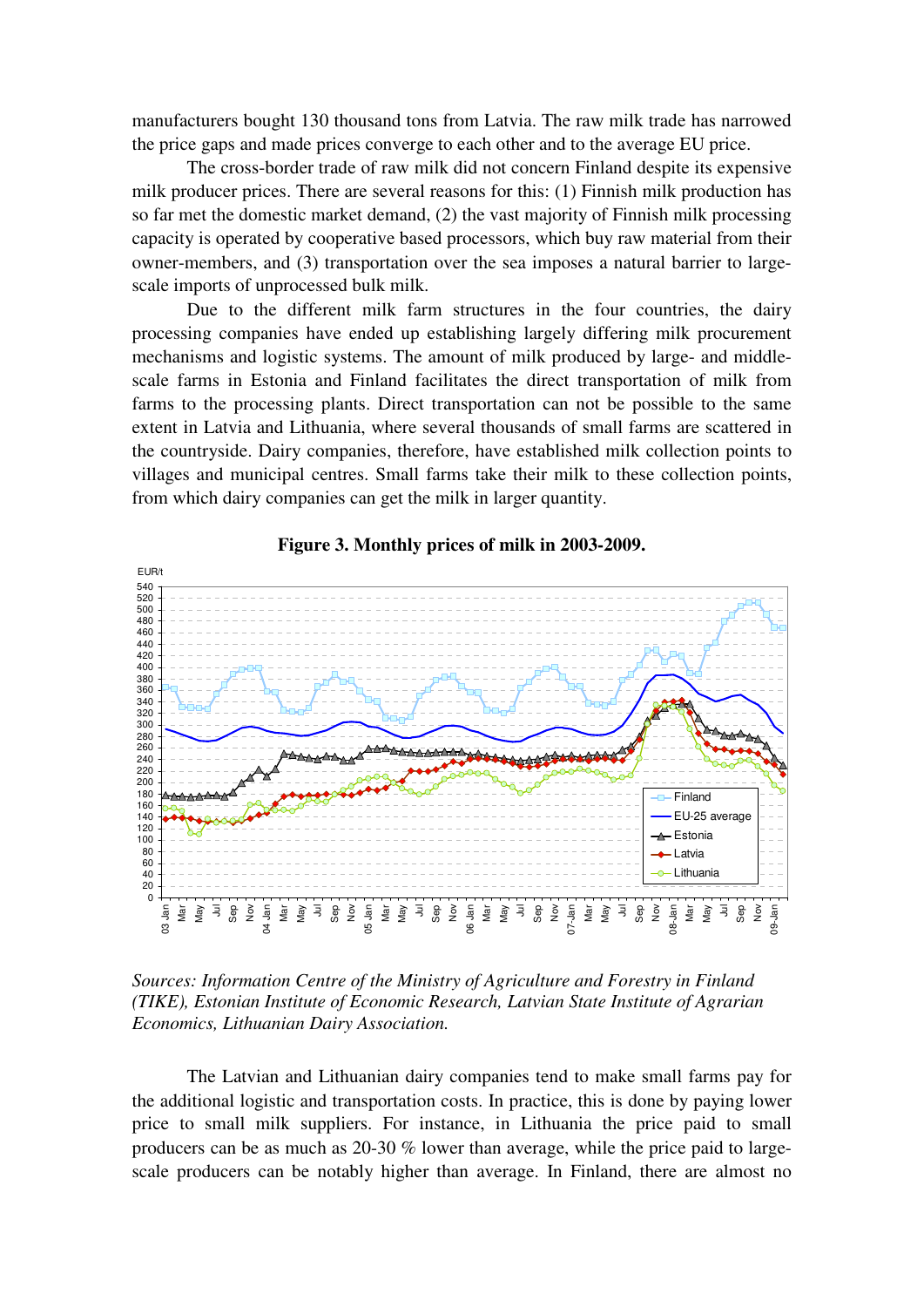differences in pricing based on farm size, mainly because the leading – cooperative based – dairy company pays the same price to all producers and it has a price-setting role due to its dominance on the market. Nevertheless, minor deviances in milk producer prices can also occur in Finland; prices provided by smaller dairy processors or in certain regions may deviate from the mainstream.

The world milk market entered a turbulent era in 2007-08. Adverse weather conditions in the two major dairy producers, Australia and New Zealand resulted in a scarce supply and a sharp price rise of milk, butter and milk powder in the world markets. The EU average milk price also increased instantly and prices in the three Baltic countries followed the trend converging to each other closer than ever before. Having reached the peak, however, Lithuanian milk price soon returned to be the cheapest of all EU countries. The primary reason for the low milk prices in Lithuania and Latvia has definitely been the disperse farm structure and high milk collection expenses.

Milk prices in Finland apparently did not follow, but rather diverged from the major trends. While world and EU market prices rocketed, Finnish prices did not change significantly compared to their own previous level, however, they set to a sharp rise subsequently, when prices declined everywhere else. This surprising development can be explained by the peculiar set-up in the domestic market. Supply contracts between dairies and wholesale and retail chains used to be made on an annual basis. Consumer prices of Finnish dairy products stayed on their previous level until the end of 2007. The dominant dairy processor then negotiated a price rise and a change to the annual-based supply contract system at a time when world market prices hit a peak level and there were scarcity of inexpensive dairy products in the international markets. The record high Finnish milk prices have thus been one-year delayed reflections of world market prices. They turned to a decline at the end of 2008, but the decrease has been so far held back by other domestic factors.

## *Dairy industry*

The structure of Finnish dairy industry has been stable over the past 15-20 years. Although the last decade has witnessed numerous mergers and structural changes on the field of cooperative dairy associations, they did not affect the structure of dairy industry. The leading dairy is owned by cooperative dairy associations, which in turn are owned by milk producers. This dominant concern is followed by a middle-sized private owned dairy and nearly 50 small-scale milk processors. The small dairies specialise in certain product groups such as fresh cheese or other fresh products or they only procure milk. In 2008, small dairies contributed less than 10 % to the total sales revenues of the Finnish dairy industry.

Compared to Finland, the structural development of the Baltic dairy industries was a stormy process especially in the first years of independence in the 1990s. The giant dairy processing companies inherited from the previous economic system were split into several small production units, which were privatised separately. In Estonia 11 large dairy companies were divided into 36 smaller units and at the same time 60 % of processing capacity was transferred into the ownership of milk producers or their cooperatives. The rest of processing capacity was sold to domestic private investors.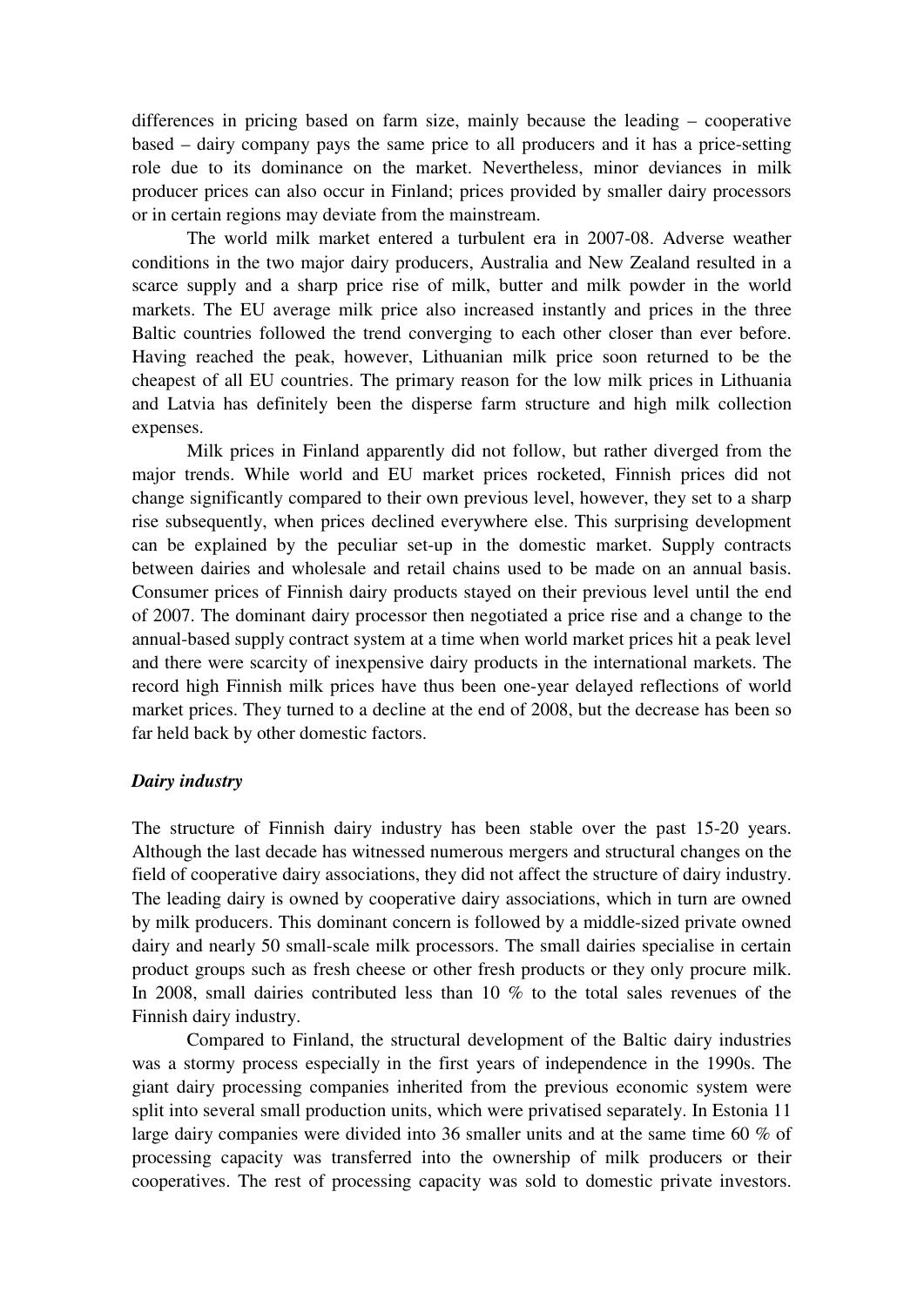Milk producers were also favoured in Latvia and Lithuania, so the privatisation process resulted in a similar ownership structure throughout the Baltic countries by the end of the 1990s.

Market difficulties put dairy companies to a serious test through the 1990s and dozens of them quitted or were squeezed out of the market at latest in the bankruptcy wave caused by the Russian crisis in 1998. This set the stage for a development period characterised by strong concentration, i.e. mergers and acquisitions. The CR4 (concentration ratio 4; the share of the four largest companies in the total sales of the industry) increased e.g. in Lithuania from 29 % in 1994 to 56 % in 1998. Concentration finally resulted in a structure dominated by 2-3 strong dairy companies in each Baltic country by now. The rest of the dairy manufacturers are middle-sized companies or small specialised processors which target small market segments.

The first foreign investors arrived to the Baltic dairy industry in the end of 1990s. Estonia has been the most popular target country, where the share of foreign ownership in the aggregate company capital of dairy industry amounts to nearly 40 %. The share of foreign ownership is 15 % in Lithuania and 8 % in Latvia. The shares of foreigners were even slightly higher prior to the accession to the EU, but domestic investors have purchased back some of the foreign-owned capital in Estonia and Lithuania. Due to recent transactions, the share of foreign ownership also increased in Finland exceeding 15 % in the aggregate company capital of dairy industry.

The sales revenues of dairy industry increased between 2002 and 2007 in each of the four countries. The pace of growth, however, differs between Finland and the Baltic countries. During those four years the sales revenues in Finland grew 10 %, while the growth rate was much sharper in Estonia (65 %), Latvia (61 %) and Lithuania (64 %). A parallel difference can be observed in the growth rates of sales revenues per employee, which figure increased in Finland 8 % between 2002 and 2007, while it jumped up notably in Estonia (84 %), Latvia (81 %) and Lithuania (61 %). The absolute levels are obviously much lower in the Baltic countries than in Finland. Dairy processing is still generally a more labour-intensive field in the Baltic countries.

Profitability in dairy processing has varied by countries and especially by companies. In each of the four countries, there has been at least one manufacturer which clearly has stood out of the average with much higher profitability.

The average profit to sales ratio in the Finnish dairy industry has remained under one per cent over the recent two years. EU membership has increased the differences in profitability among the Baltic dairy industries. The average profit to sales ratio in the Estonian dairy industry declined to about zero right after acceding to the EU. Low profitability was caused probably by the sudden, almost 50 % price rise of raw milk, which occurred already in the end of 2003 as a result of EU membership expectations. Within the Baltic countries, the Estonian dairy companies paid apparently the most expensive prices for milk in the first years of EU membership. Yet, profitability improved in Estonia to 3-5 % by 2006 and 2007. The average profit to sales ratio was around 2-3 % in Latvia and even higher, 3-4 % in Lithuania. The current world market situation definitely affects adversely the profit making of all Baltic dairies through sales difficulties on the export markets.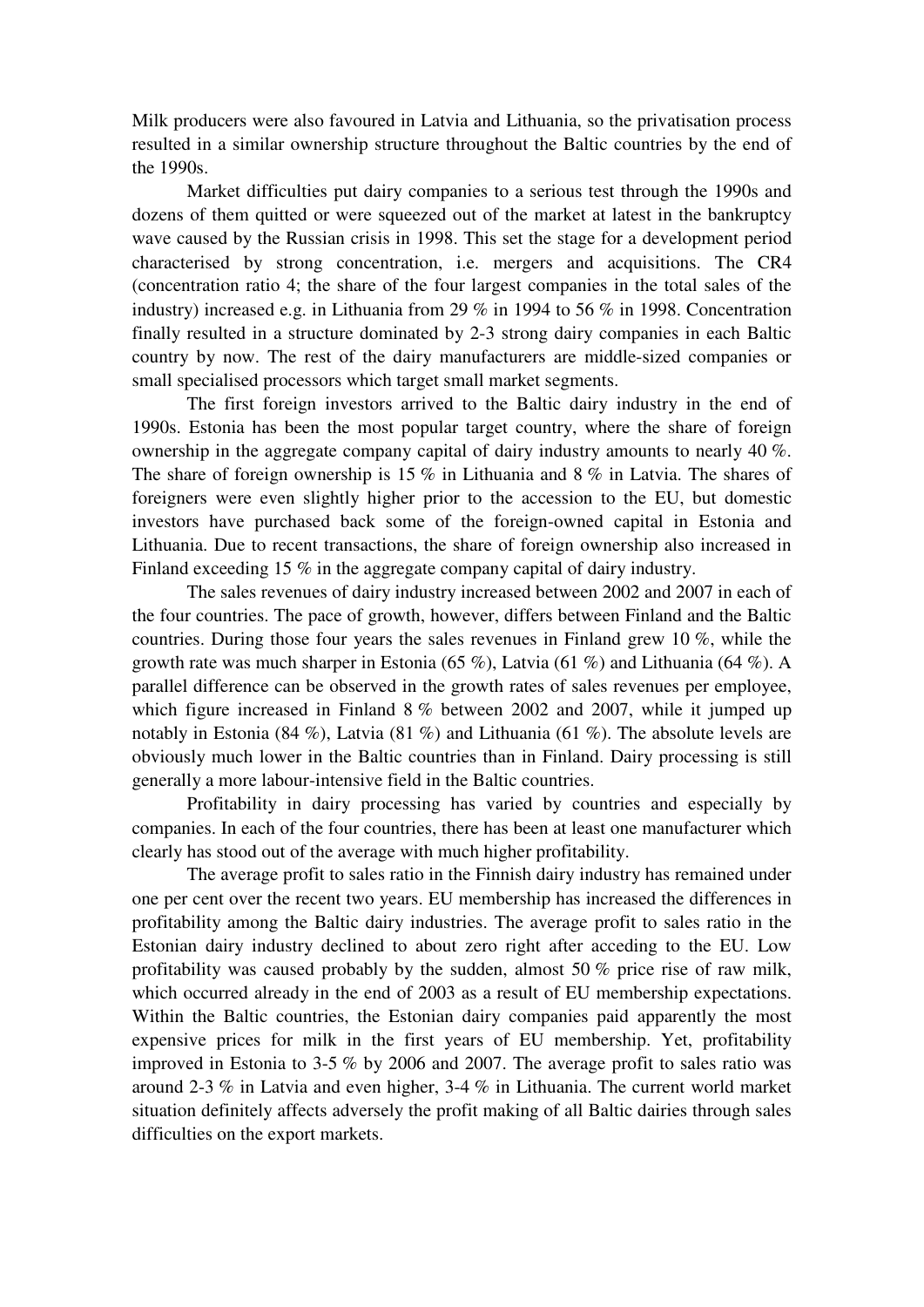

**Figure 4. Sales revenues of the dairy industry.** 

*Source: Statistics Finland, Statistics Estonia, Central Statistical Bureau of Latvia and Statistics Lithuania.* 

## **Comparison of Export Performance**

#### *Foreign trade of dairy products*

The milk sector suits naturally the agricultural production conditions in the northern countries. The production of milk and dairy products largely exceeds domestic demand in all four countries. Self sufficiency ratio stayed well over 100 % even during the crises in the 1990s i.e. the economic and structural reforms in the Baltic countries, the economic recession in Finland, or the set-back in the Russian markets.

Production and processing capacity was modernised rapidly in the Baltic milk supply chains and the product-mix was shifted from conventional bulk products to more differentiated and higher value added products such as fresh products, yoghurts and cheese. Income growth has induced increasing consumption of branded dairy products in the Baltic markets, where domestic dairy companies have managed to maintain their market positions in the first years of EU membership. While the imports of dairy products increased sharply in several Central-European NMS, the development in the Baltic countries has been much more moderate. The share of domestic manufacturers in the Baltic dairy markets remained high, between 87-92 %. More recently the level stayed firm in Estonia and Lithuania, but declined to 81 % in Latvia by 2007. In the Finnish market, the long-lasting share of domestic manufacturers of over 93 % in the 1990s went down to slightly under 90 % by 2007.

The trade balance of milk and dairy products has been positive, i.e. exports have surpassed imports in all four countries in the 2000s. In Finland the positive dairy trade balance has slightly declined primarily due to the expanding imports. In the Baltic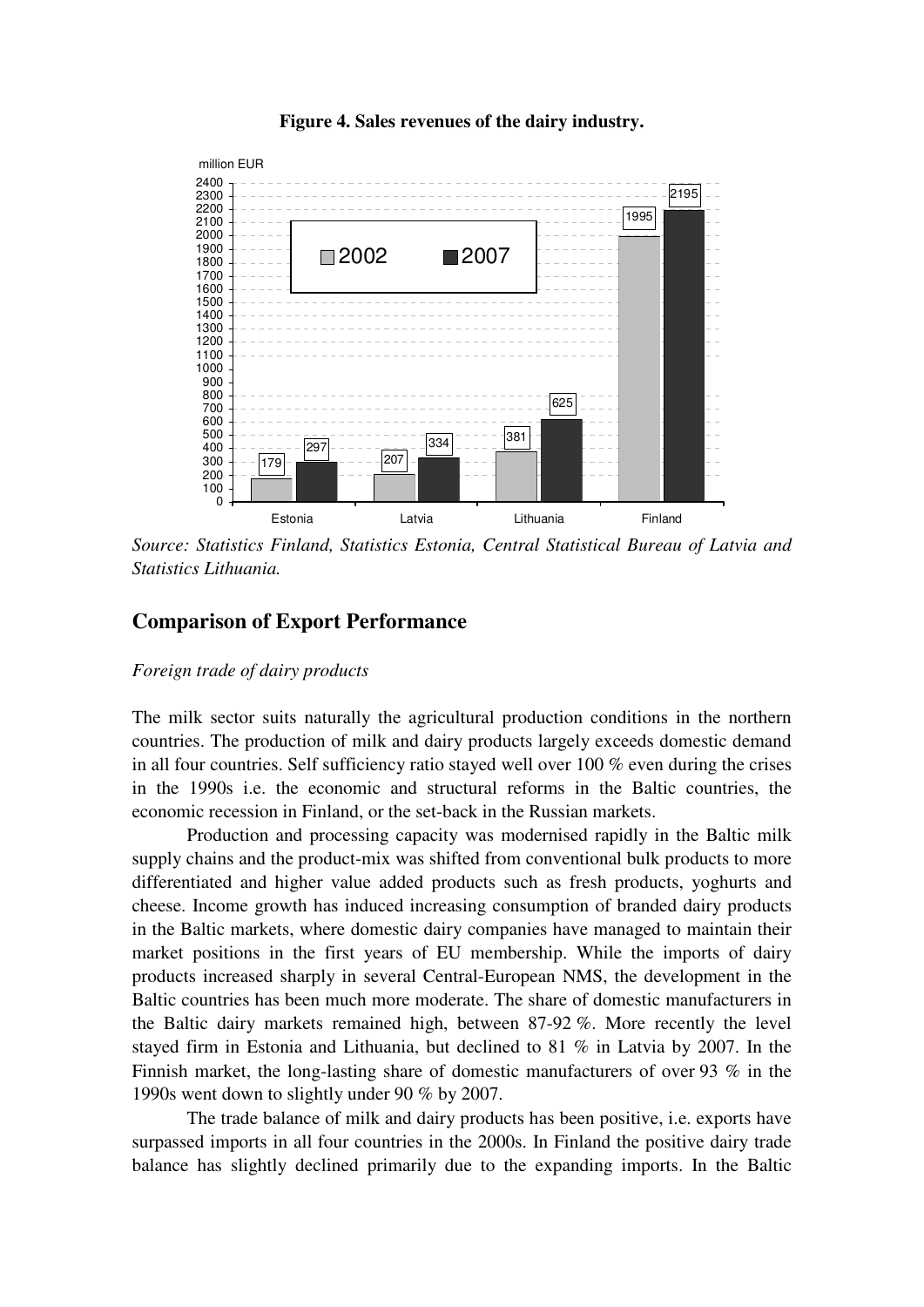countries EU membership has brought about rapidly growing exports, and consequently constantly improving dairy trade balance, which has been increasing even if the raw milk trade is ignored from the calculations. A shift towards highly processed and higher value added or special products such as fresh dairy products and cheese can be perceived in the export structure.

|      | Finland |        |         | Estonia |        |         | Latvia |        |         | Lithuania |        |         |
|------|---------|--------|---------|---------|--------|---------|--------|--------|---------|-----------|--------|---------|
|      | Import  | Export | Balance | Import  | Export | Balance | Import | Export | Balance | Import    | Export | Balance |
| 1999 | 112     | 198    | 86      | 15      | 39     | 24      | 15     | 26     | 12      | 11        | 113    | 102     |
| 2000 | 118     | 266    | 148     | 20      | 52     | 32      | 25     | 31     | 7       | 42        | 159    | 117     |
| 2001 | 116     | 278    | 162     | 21      | 63     | 42      | 34     | 38     | 5       | 39        | 182    | 143     |
| 2002 | 120     | 277    | 158     | 23      | 65     | 42      | 32     | 29     | $-3$    | 16        | 160    | 144     |
| 2003 | 135     | 270    | 134     | 43      | 63     | 19      | 31     | 30     | $-1$    | 13        | 162    | 149     |
| 2004 | 159     | 281    | 122     | 24      | 79     | 55      | 31     | 46     | 15      | 17        | 229    | 213     |
| 2005 | 179     | 302    | 123     | 20      | 87     | 68      | 38     | 65     | 27      | 39        | 255    | 216     |
| 2006 | 204     | 321    | 117     | 20      | 100    | 80      | 57     | 101    | 44      | 65        | 293    | 228     |
| 2007 | 221     | 369    | 148     | 29      | 133    | 104     | 68     | 129    | 61      | 89        | 394    | 305     |
| 2008 | 257     | 370    | 112     | 38      | 135    | 97      | 81     | 125    | 44      | 117       | 380    | 263     |

**Table 2. The value of foreign trade of milk and dairy products in Finland and in**  the Baltic countries (million  $\epsilon$ ).

*Source: Eurostat foreign trade database. Note: calculations include HS codes 0401- 0406, 2105 and 3501.* 

## *Methodology and results*

The fast increase of dairy exports raises the question of how competitive these countries' dairy sectors really are in an international comparison. A commonly used indicator is the revealed comparative advantage (RCA) index.

Balassa (1965) derived the index that measures a country's revealed comparative advantage (RCA) in the trade of a branch of the economy, an industry or even a specific product group or a given product by its share in the country's total exports relative to the particular industry's or product's share in the total world export.

The formula of the index is:

$$
RCAij = 100(Xij/Xwj)/(Xit/Xwt),
$$

where  $X_{ij}$  is the export of country *i* in the case of product *j*; w denotes world export and *t* the export of all products or total export. If the index takes the value of over 1, the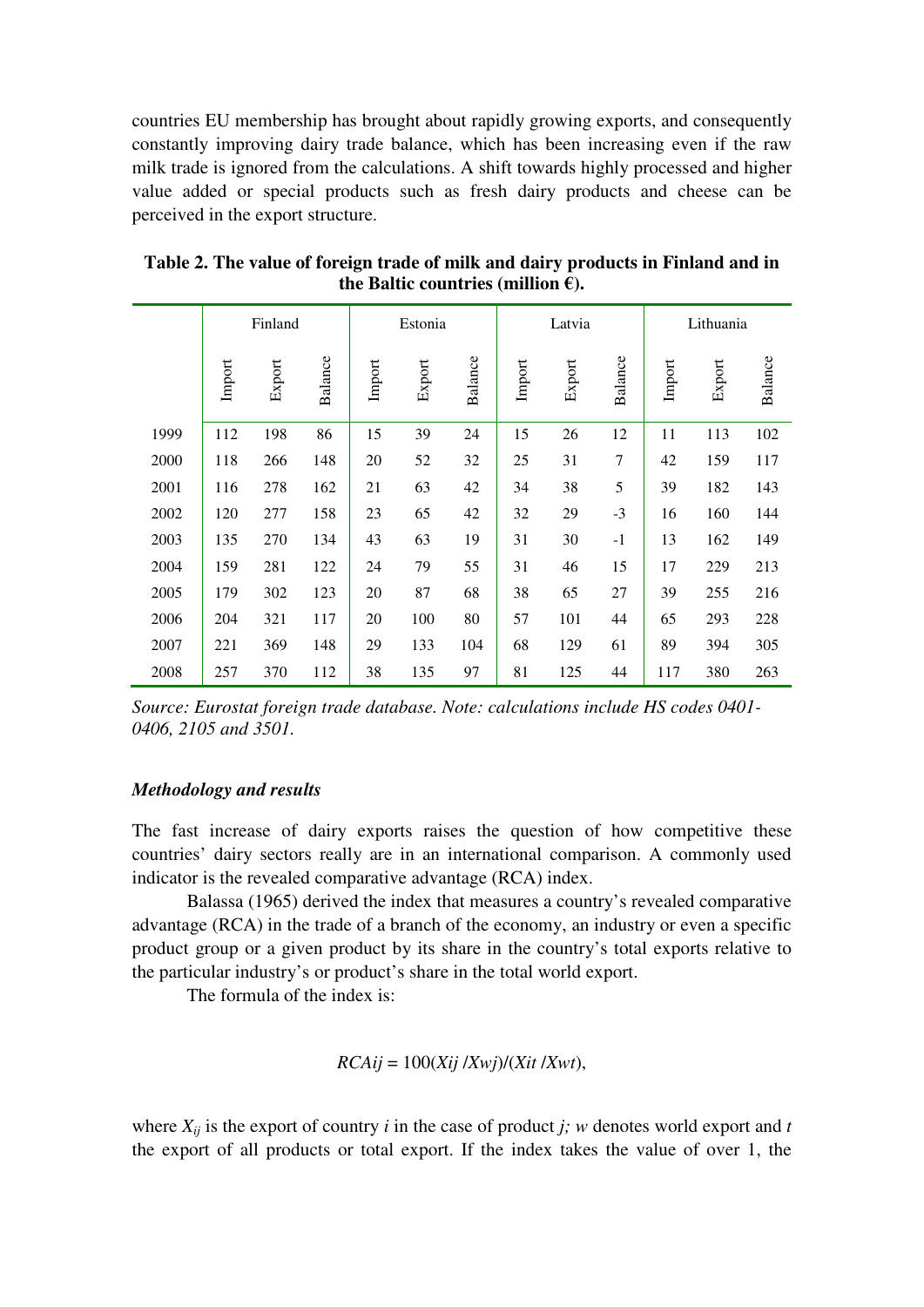country has comparative advantages in the given product group, in other words the country is specialised in producing and exporting this product in international trade.

As Havrila and Gunawardana (2003) pointed out, the indices have been widely applied in empirical studies, but there is not a consensus on how to interpret them. In the dichotomous sense the RCA indices are used for the plain verification of comparative advantages. The cardinal interpretation is used to measure the magnitude, while the ordinal interpretation the ranking of the countries or sectors. The ability of the indices for ordinal and cardinal measures has been disputed in the literature, and most analyses stay with the dichotomous interpretation.

RCA indices signify all four dairy supply chains having comparative advantages. The indices also shed light on the considerably different degree of specialisation in dairy exports in the four countries. The comparative advantage has evidently been stable both in the Baltic countries and in Finland, although the time series through the examined period show some fluctuation. The development of other sectors, their size and export performance also have an impact on the level of Balassa indices.

**Table 3. Balassa (RCA) indices of the Finnish, Estonia, Latvian and Lithuanian dairy supply chain.** 

|           | 1998 | 1999 | 2000          | 2001 | 2002 | 2003 | 2004 | 2005 |
|-----------|------|------|---------------|------|------|------|------|------|
| Finland   | 1.1  | 1.1  | 1.4           | 1.3  | 1.4  | 1.3  | 1.4  | 1.5  |
| Estonia   | 49   | 3.5  | $3.5^{\circ}$ | 3.7  | 4.0  | 3.4  | 3.7  | 3.3  |
| Latvia    | 1.6  | 1.4  | 4.3           | 3.7  | 3.4  | 3.6  | 3.0  | 3.9  |
| Lithuania | 2.5  | 83   | $9.5^{\circ}$ | 7.8  | 6.5  | 5.5  | 6.1  | 5.7  |

*Source: own calculations using FAO and Eurostat statistical databases.* 

# **Conclusions**

The milk supply chain has long been the flagship of the Finnish and Baltic agri-food sectors for obvious reasons. In the northern latitude it would be unrealistic to specialise in crop products such as grains or fruits and vegetables, so the climate conditions and fertile pasture areas determine an orientation into milk production.

The four countries feature similarities but also considerable differences in their dairy sectors. They all have traditionally been dairy exporters, but the structural development in their dairy supply chain has been rather different. Ownership throughout the dairy chain is an essential issue, which has an effect on the overall performance. Ownership of the dairy industry varies from the dominance of milk farmers to private domestic or foreign capital. Ownership also shapes the long term strategies of the dairy processing companies and indirectly the entire chain.

Although productivity has increased in both the Finnish and the Baltic dairy sectors and they are all strongly export oriented, the four countries differ from each other in the structural indicators. Latvian and Lithuanian milk production sectors are dominated by small-scale farms, whereas Estonian milk production by large-scale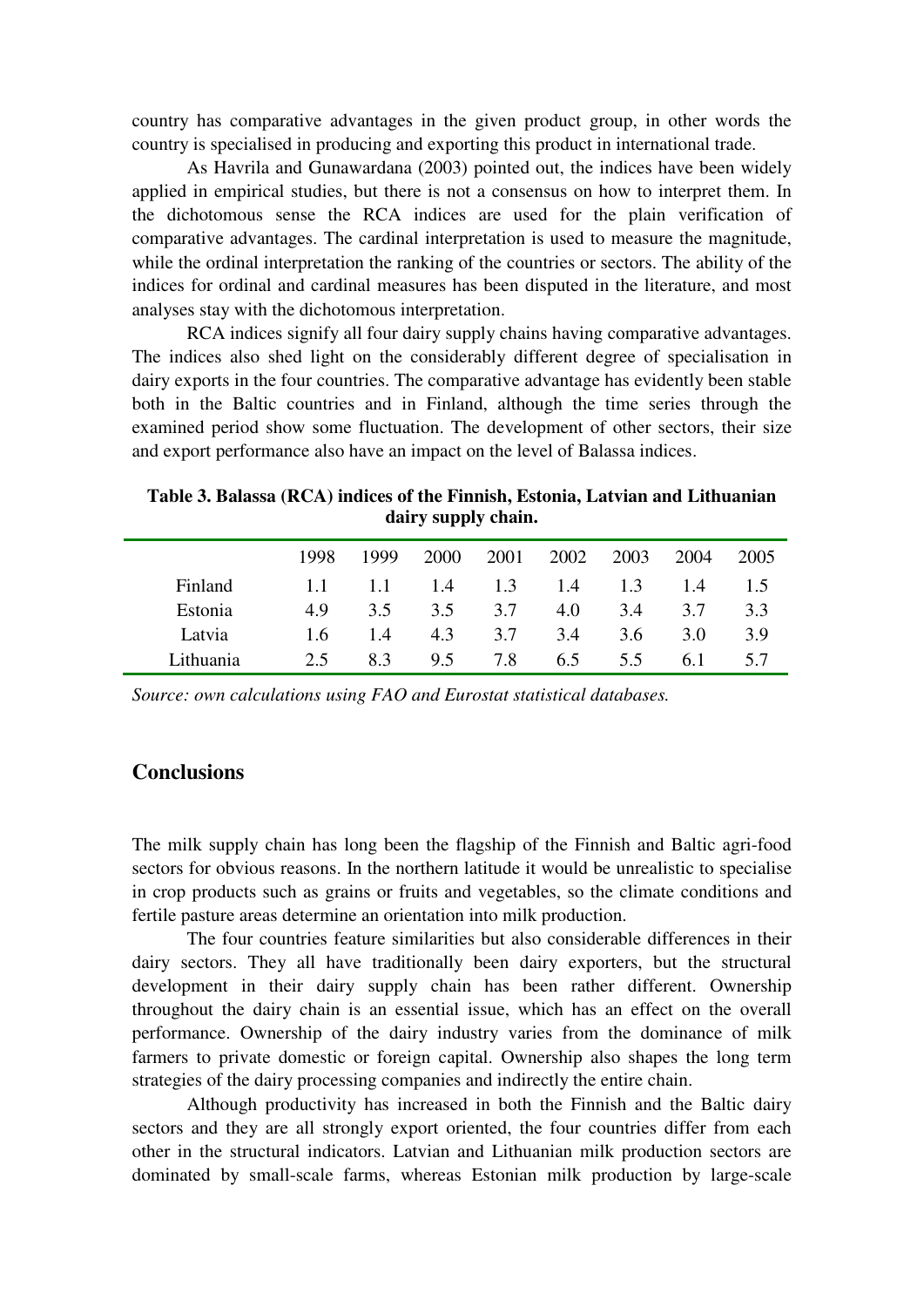farms. Finnish milk production represents the third type, as most of the milk is originated from middle-scale farms. The different milk farm structures lead to various collection patterns and shares of milk delivered for processing in each country. Concentration ratios of the dairy industry also show notable differences. The  $CR_4$  vary from 52 % in Estonia to 97 % in Finland.

The foreign trade performance and statistics verify that Finnish and Baltic dairy sectors have comparative advantages in export markets. Although the dairy sectors in these countries differ from each other with respect to the structure of milk farms, dairy companies and ownership relations, they all have achieved strong positions – compared to their size – in the foreign trade of dairy products.

The Baltic countries have traded among themselves some dairy products and increasingly raw milk. However, competition between Finland and the Baltic countries is not typical on each others' market apart from a few special dairy items. In the case of the processed dairy products the strongest competition among the four countries can be perceived on the third markets. Since the accession to the EU, Baltic dairy exporters have succeeded in recapturing their positions on the Russian markets which they lost in the 1990s and nowadays are rivals to the Finnish dairy products.

Besides the expanding foreign trade of goods, the globalising environment has facilitated the increase of trade in capital. Foreign investors showed the highest interest quite interestingly in the smallest milk supply chain out of the four countries; Estonia has attracted foreign investments both to dairy processing and milk production from several countries. Finland and Lithuania have also received notable foreign investments into their dairy industry.

It is anticipated that all four dairy sectors take part in the foreign direct investment (FDI) flows in the coming years. The Baltic countries most probably continue to be recipients of foreign capital, while Finland can participate in the internationalisation process either as an investing or as a host country.

# **References**

- van Berkum S., Zemeckis R., Gapšys A., Mikelionyte D., Eicaite O. & Girgždiene V. (2009): An Assessment of the Competitiveness of the Dairy Food Chain in Lithuania. Published in www.agripolicy.net
- Balassa, B. (1965): Trade Liberalization and Revealed Comparative Advantage, The Manchester School of Economic and Social Studies 33, 99-123.
- Havrila I. & Gunawardana P. (2003): Analysing Comparative Advantage and Competitiveness: An Application to Australia's Textile and Clothing Industries. *Australian Economic Papers*, Volume 42, Issue 1 (p 103-117)
- Hein P. (2006): Competitiveness and Comparative Advantage in the Estonian Milk Sector A PAM analysis for different farm types and processing enterprises, PhD dissertation, Humboldt Universität, Shaker Verlag, Aachen.
- Jansik C. (2008): Comparison of the Finnish and Baltic Dairy Sectors. Published in "Farms in Central and Eastern Europe – Today and Tomorrow, Institute of Agricultural and Food Economics", No 98.1, Warsaw, pp. 201-212.
- Niemi J. & Ahlstedt J. (2007): Finnish Agriculture and Rural Industries 2007. MTT Agrifood Research Finland, Economic Research, Helsinki.